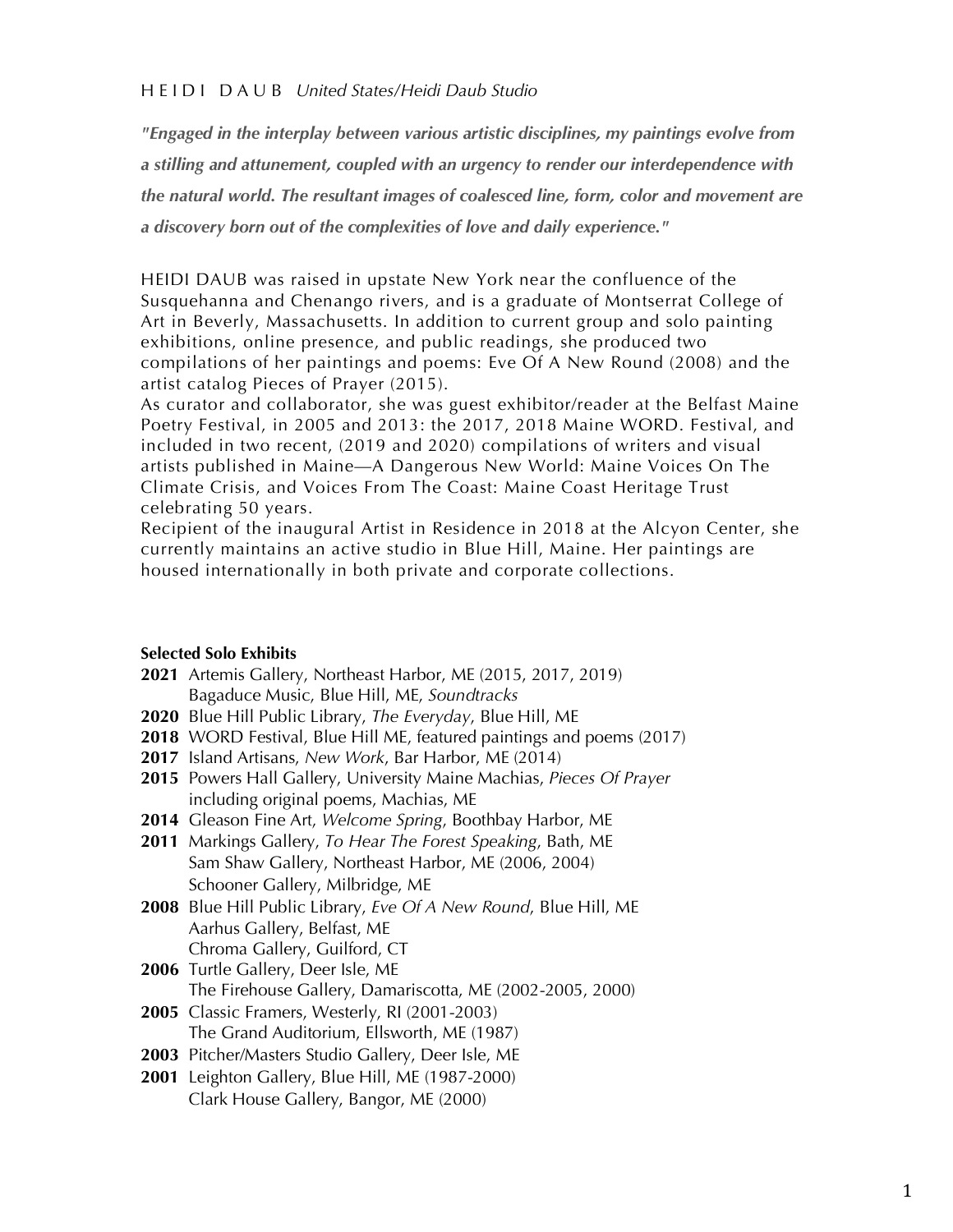# H E I D I D A U B

**2000** Acacia Gallery, Gloucester, MA

George Marshall Store Gallery, *Elemental Play*, with original poems, York, ME

- **1999** Saturday Cove Gallery, Northport, ME
- **1998** Gallery House, Nobleboro, ME (1991-1997)
- **1995** Thomas Moser Showroom, *Approaching Intimacy- Landscape As Metaphor* including original poems, Portland, ME (1992)
- **1986** The Laughing Lion, Blue Hill, ME

# **Selected Group Exhibits**

**2022** The Willard Gallery, South Portland, ME

 Thomas Moser Showroom, *Celebrating 50 years of Fine Art And Craft in Maine (*2021*~The Art Of Light and* Water, 2020~ *Pine Tree State at 200: The Art of the Maine Woods)*

Gallery B, Castine, ME (2016-2021)

- Artemis Gallery, Northeast Harbor, ME (2014-2021)
- Bagaduce Music, two person show, Blue Hill, ME
- **2021** 10 x 8 Small Works Show, Castine, ME (2003-2021)
- **2020** Blue Hill Public Library, August group show, Blue Hill, ME (2010-2020)
- **2017** Cynthia Winings Gallery, Blue Hill, ME (2013, 2016-2017)
- **2016** Gleason Fine Art, Boothbay Harbor, ME (2013-2016)
- **2015** Blue Hill Public Library, *Messages,* three person show with Avy Claire and Susan Webster, Blue Hill, ME
- **2014** Art Collector Maine, *Art. Works.* Kennebunkport, ME (2013-2014)
- **2013** KPK Gallery, London, England (2012 *Hidden Gems Of Contemporary Art*)
- **2012** Aarhus Gallery, Belfast, ME (2009, 2011-2012) Maine Artscene Virtual Gallery, juried virtual gallery, *maineartscene.com* (2009-2010, 2012)
- **2010** Pearson Legacy Gallery, Deer Isle, ME
- **2009** Leighton Gallery, Blue Hill, ME The Powers Gallery, Acton, MA (2007-2009)
- **2008** The Landing Gallery, Rockland, ME and Woodbury, NY (2007-2008) Turtle Gallery, Deer Isle, ME (2005, 2007-2008) Sam Shaw Gallery, Northeast Harbor, ME **(**2005-2008)
- **2007** Galeyrie Fine Art**,** Falmouth, ME (2006-2007) Maine Audubon Art Auction, Falmouth, ME (2004-2007) Abbe Museum Art Auction, Bar Harbor, ME
- **2005** Belfast Poetry Festival, original poems and exhibition, Belfast, ME
- **2004** International Peace Conference, University Maine Orono, Orono, ME
- **2002** Mystic Arts Center, Mystic, CT
- **2000** Montserrat College Of Art, *30th anniversary alumni exhibit* Beverly, MA George Marshall Store Gallery, two person show, *Elemental Play* with original poems, York, ME
- **1999** Greenhut Galleries, Portland, ME (1992-1999) Montserrat College Of Art, Curator and exhibitor, *Inner Landscapes-Artists and Poets From Maine* with paintings and writings, Beverly, MA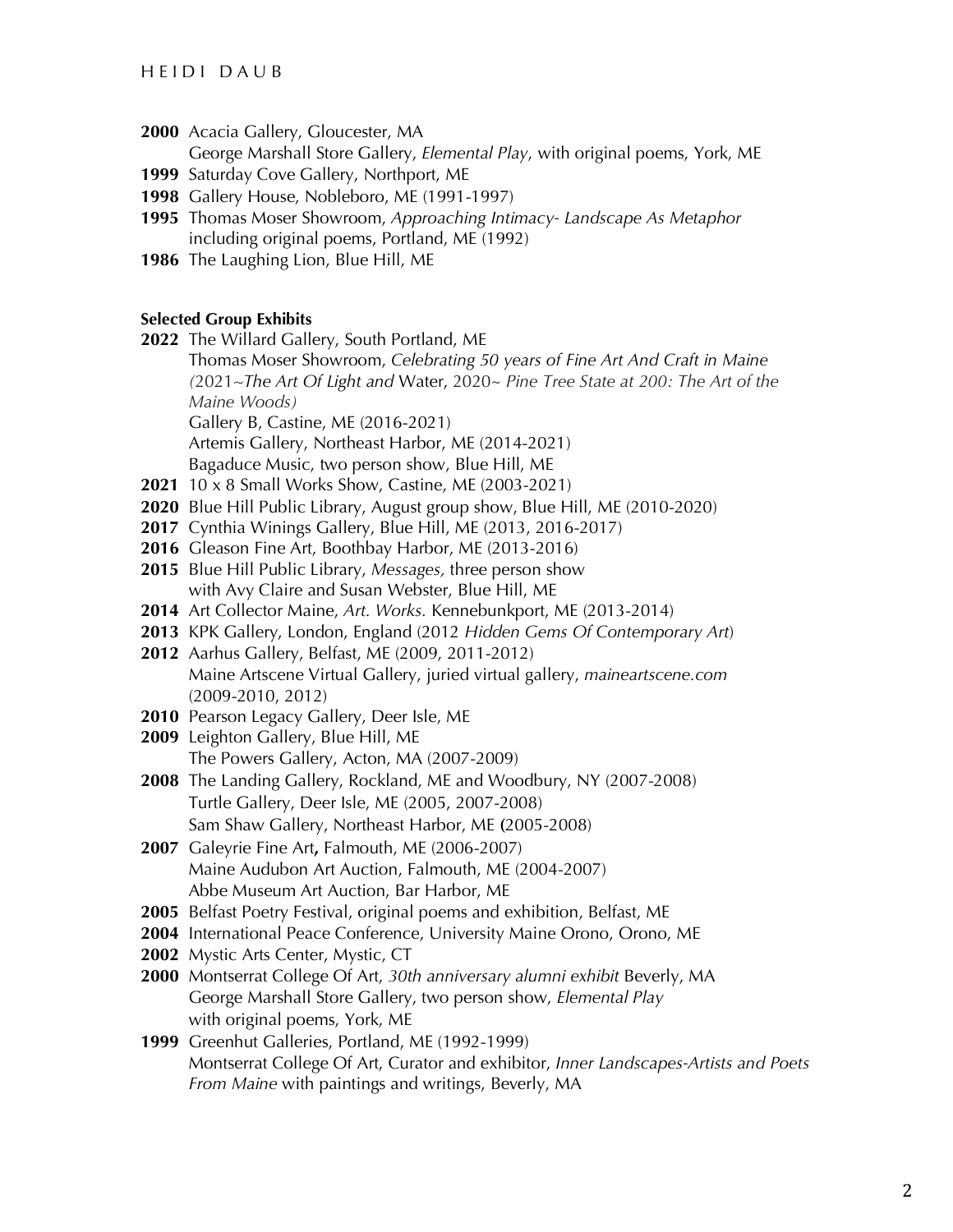- **1998** Gallery House, two person showings with *Eric Hopkins* and group showings including *Seven Maine Women Artists* and *The Spirit And Four Artists*  Nobleboro, ME (1991-1998)
- **1996** New Arts Program, *Invitational Small Works Show*, Kutztown, PA Union Of Maine Visual Artists, *Interiors* with original poems Ellsworth Public Library, Ellsworth, ME
- **1994** Thomas Moser Showroom, *Angels*, Portland, ME (1993-1994)

# **Publications**

- **2021-2022** *Creative Maine Magazine*, Jan/Feb edition, personal interview, creativemagmaine.com
- **2020** *Five On The Fifth Literary Journal,* fiveonthefifth.com, short story, "Missing"  *Voices From The Coast:* Maine Coast Heritage Trust celebrating 50 years
- **2019** *A Dangerous New World: Maine Voices On The Climate Crisis*, a collection of poems, essays and visual art, Littoral Books, Portland, ME
- **2018** Album and Cover Art—*Fiddle Tunes For Slack Key Guitar,* Jeff Todd Titan
- **2015** Artist Catalog, *Pieces Of Prayer* in conjunction with solo exhibit of poems and paintings at Powers Hall Gallery, Machias, ME
- **2014** Featured artist, *2River*, summer 2014 issue, online poetry journal, *2River.org* Online publication of *The Shelter,* poetry/art collaboration, *Split Rock Review* summer 2014 issue*, splitrockreview.com*
- **2012** *Ashes To Art Project*, A book comprised of images, statements and poems by American artists utilizing charcoal from the 2012 Colorado fires.
- **2011** *Portfolio*, Montserrat College of Art Publication
- **2008** *Eve Of A New Round*, a book compilation of 29 original paintings and poems
- **2000** *New Arts Journal*, Kutztown, PA Cover Art, *Beloit Poetry Journal*

## **Presentations**

- **2021** Artist talk/exhibit- *A Dangerous New World: Maine Voices On The Climate Crisis* **Blue Hill Public Library, Blue Hill, ME**
- **2020** Video~2 Short Films (/Poetry/SpokenWord/Painting/Music)- *The Edge Of Her Wing, Rising Sea*, Vimeo.com (Heidi Daub)
- **2018** Artist talk, poetry reading, WORD. Festival, Cynthia Winings Gallery, Blue Hill, ME
- **2015** Artist talk, reading and presentation, *Pieces Of Prayer* Powers Hall Gallery, Machias, ME
- **2014** Blue Hill Library Arts Series, *Three Artists = Three Visions* presentation and panel discussion, Blue Hill, ME
- **2013** *The Shelter*, visual art/poetry collaboration/presentation with poet Leonore Hildebrandt, Belfast Poetry Festival, Belfast, ME
- **2008** Artist talk, Chroma Gallery, Guilford, CT
- **2006** Artist talk, Turtle Gallery, Deer Isle, ME
- **2005** Poetry Reading, Belfast Poetry Festival, Belfast, ME Artist talk, The Firehouse Gallery, Damariscotta, ME Presentation, including artist talk, and documentary I-movie- Bangor High School, Bangor, ME